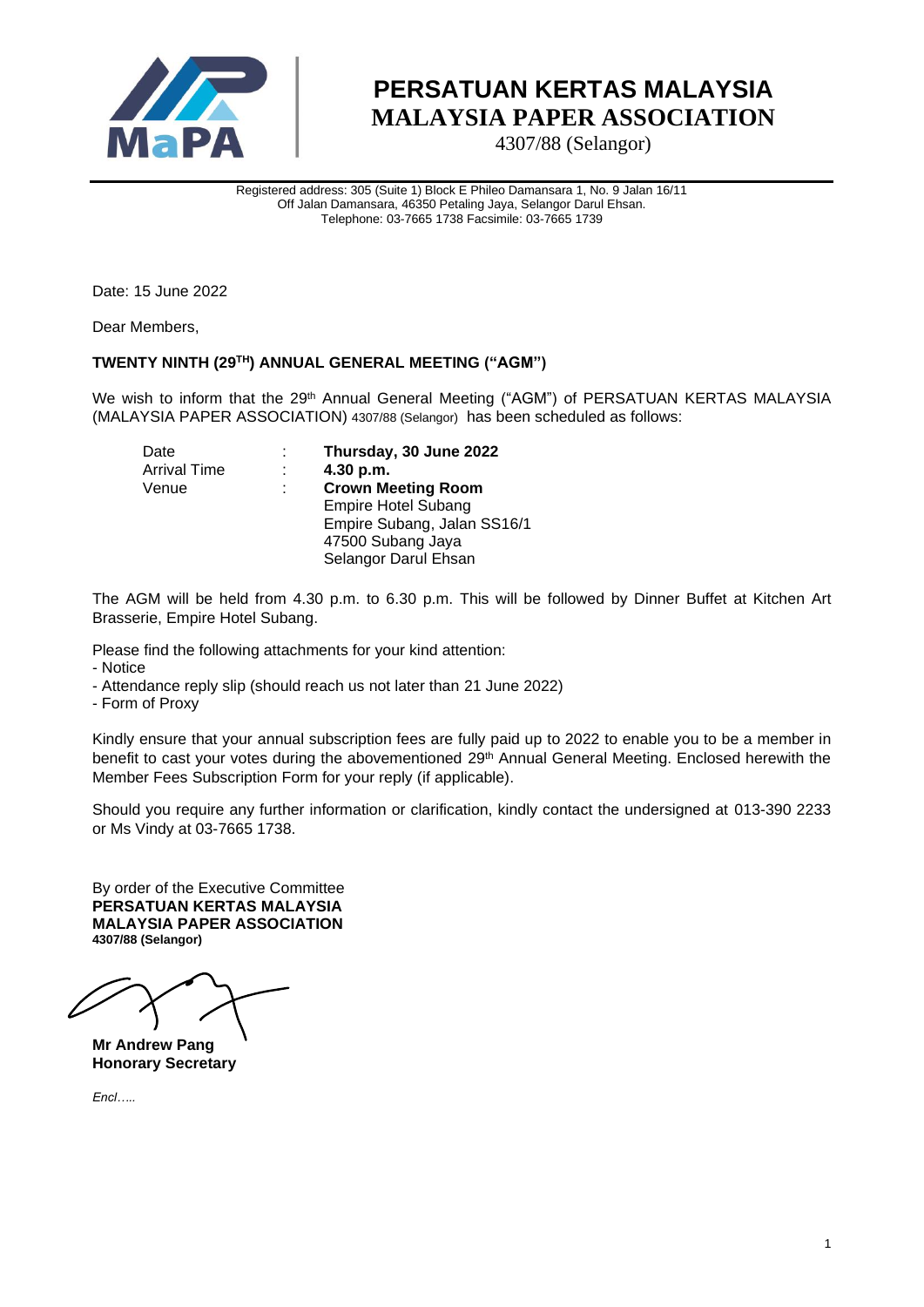

4307/88 (Selangor)

Registered address: 305 (Suite 1) Block E Phileo Damansara 1, No. 9 Jalan 16/11 Off Jalan Damansara, 46350 Petaling Jaya, Selangor Darul Ehsan. Telephone: 03-7665 1738 Facsimile: 03-7665 1739

#### **29 TH ANNUAL GENERAL MEETING**

#### **REPLY SLIP**

| Please reply by 21 June 2022, Tuesday @ 3.00 p.m.<br>by email: secretariat@mcmillanwoods.com                                                                                                           |  |  |
|--------------------------------------------------------------------------------------------------------------------------------------------------------------------------------------------------------|--|--|
| Please select and tick $(\checkmark)$ in the box                                                                                                                                                       |  |  |
| able<br>I am                                                                                                                                                                                           |  |  |
| unable                                                                                                                                                                                                 |  |  |
| to attend the 29TH ANNUAL GENERAL MEETING 2022 of PERSATUAN KERTAS MALAYSIA<br>(MALAYSIA PAPER ASSOCIATION) 4307/88 (Selangor) to be held on 30 June 2022, Thursday at 4.30<br>p.m.                    |  |  |
| <b>Name of Company</b><br>÷                                                                                                                                                                            |  |  |
| <b>Name of Representative</b>                                                                                                                                                                          |  |  |
| Signature &<br><b>Company stamp</b>                                                                                                                                                                    |  |  |
| <b>Date</b>                                                                                                                                                                                            |  |  |
| (Please note that only one (1) representative per Company is required to attend the AGM and Dinner<br>on FOC basis. For additional Company representatives attending will be charged at RM138.00 each) |  |  |
| THIS SECTION TO BE COMPLETED IF ADDITIONAL COMPANY REPRESENTATIVES ARE<br><i><b>ATTENDING</b></i>                                                                                                      |  |  |
|                                                                                                                                                                                                        |  |  |
|                                                                                                                                                                                                        |  |  |
|                                                                                                                                                                                                        |  |  |
| Bank<br>まんしゅう アイ・シー アイ・シー アイ・シー アイ・シー アイ・シー                                                                                                                                                            |  |  |
|                                                                                                                                                                                                        |  |  |

You may bank in directly to our Bank account as stated below and send the bank in slip / proof of payment to the email at secretariat@mcmillanwoods.com Bank's Name : Alliance Bank Malaysia Berhad<br>Account's number : 12109-001-003-6393

 $: 12109 - 001 - 003 - 6393$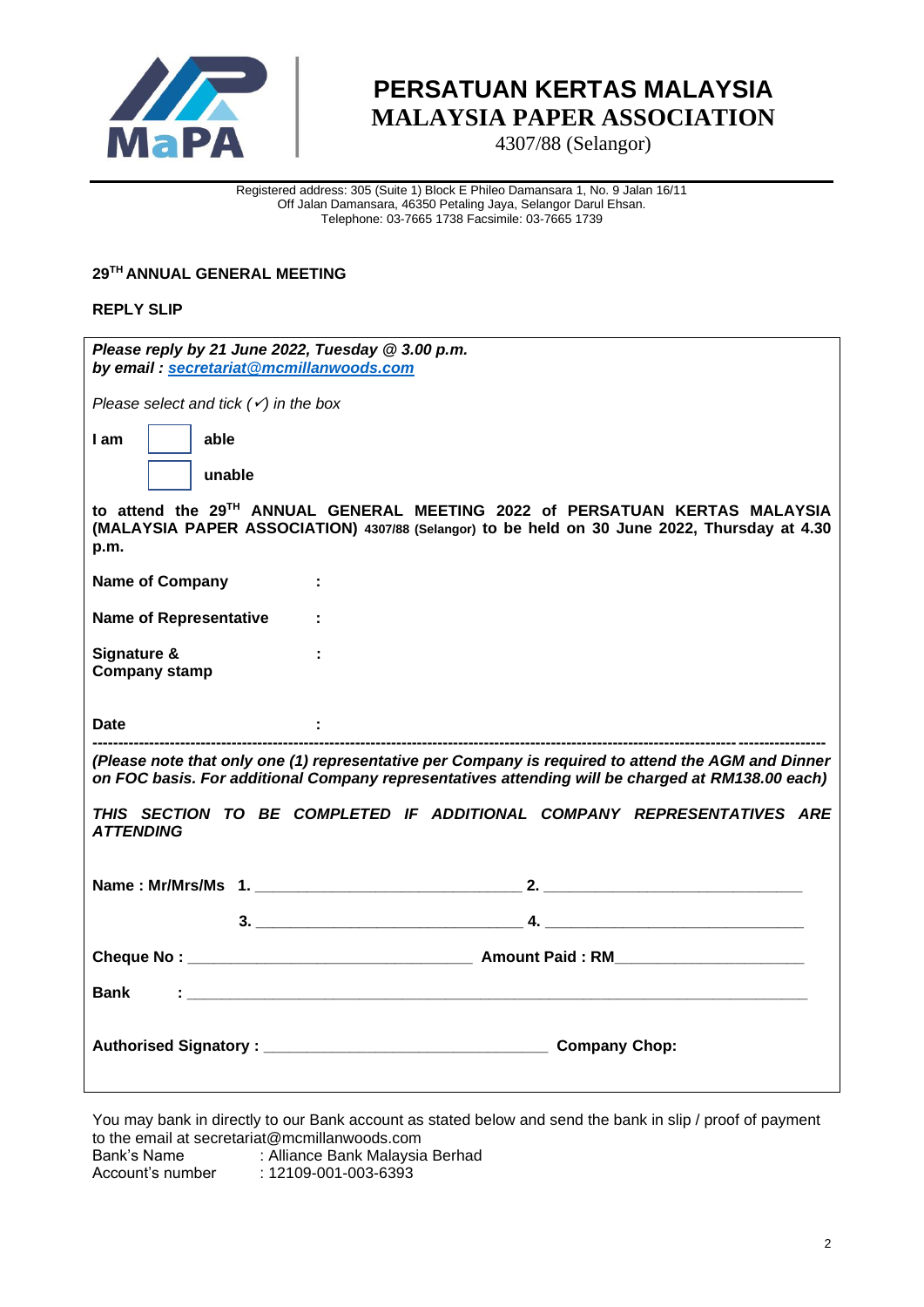

4307/88 (Selangor)

Registered address: 305 (Suite 1) Block E Phileo Damansara 1, No. 9 Jalan 16/11 Off Jalan Damansara, 46350 Petaling Jaya, Selangor Darul Ehsan. Telephone: 03-7665 1738 Facsimile: 03-7665 1739

**NOTICE IS HEREBY GIVEN that the TWENTY NINTH (29 TH) ANNUAL GENERAL MEETING of the Association will be held on 30 June 2022, Thursday at 4.30 p.m. at Crown Meeting Room, Empire Hotel Subang, Empire Subang, Jalan SS16/1, 47500 Subang Jaya, Selangor Darul Ehsan.**

### **AGENDA**

- 1. To confirm the Minutes of the Twenty Eighth (28<sup>th</sup>) Annual General Meeting;
- 2. To receive and adopt a report of the activities of the association during the year;
- 3. To receive and adopt the Audited Financial Statements for the year ended 31 December 2021;
- 4. To appoint two new Honorary Internal Auditors for the coming year;
- 5. To re-appoint the External Auditors under Article 11(3) of Constitution of the Association; and
- 6. Any other matters

By order

**PERSATUAN KERTAS MALAYSIA MALAYSIA PAPER ASSOCIATION 4307/88 (Selangor)**

**Mr Andrew Pang Honorary Secretary**

Date: 15 June 2022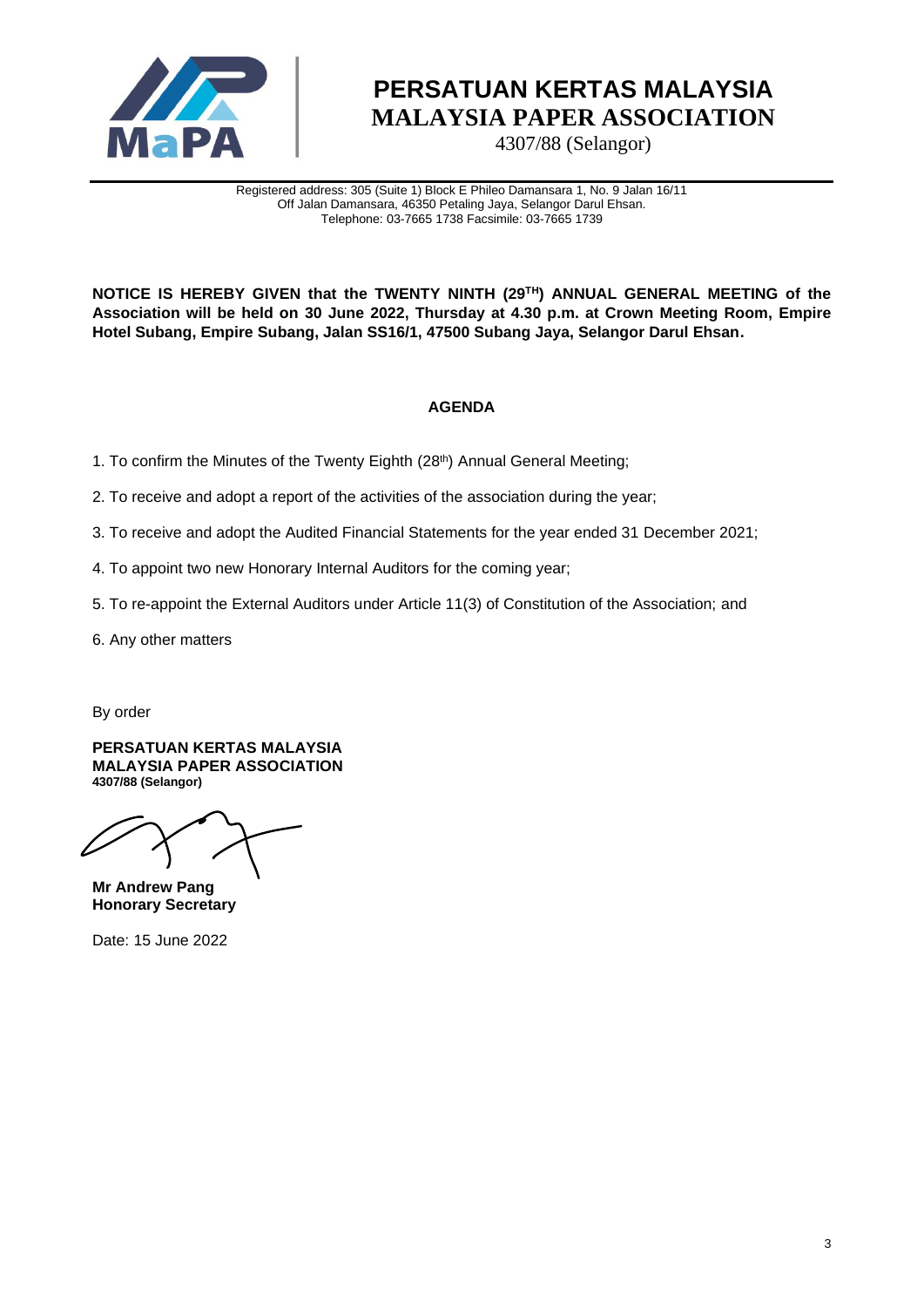

4307/88 (Selangor)

Registered address: 305 (Suite 1) Block E Phileo Damansara 1, No. 9 Jalan 16/11 Off Jalan Damansara, 46350 Petaling Jaya, Selangor Darul Ehsan. Telephone: 03-7665 1738 Facsimile: 03-7665 1739

### **FORM OF PROXY TWENTY NINTH ANNUAL GENERAL MEETING**

|                                   | for us at the Twenty Ninth Annual General Meeting to be held by physical meeting on 30 June 2022 at 4.30 |
|-----------------------------------|----------------------------------------------------------------------------------------------------------|
| p.m. and any adjournment thereof. |                                                                                                          |
|                                   |                                                                                                          |
|                                   |                                                                                                          |
| Authorised Signatory,             |                                                                                                          |
|                                   | <b>Company's Stamp</b>                                                                                   |
| Name:<br>Designation:             |                                                                                                          |
|                                   |                                                                                                          |

*The proxy form must be deposited at the Registered Office of the Association not less than 48 hours before the time set for the holding of the meeting or at any adjournment thereof*.